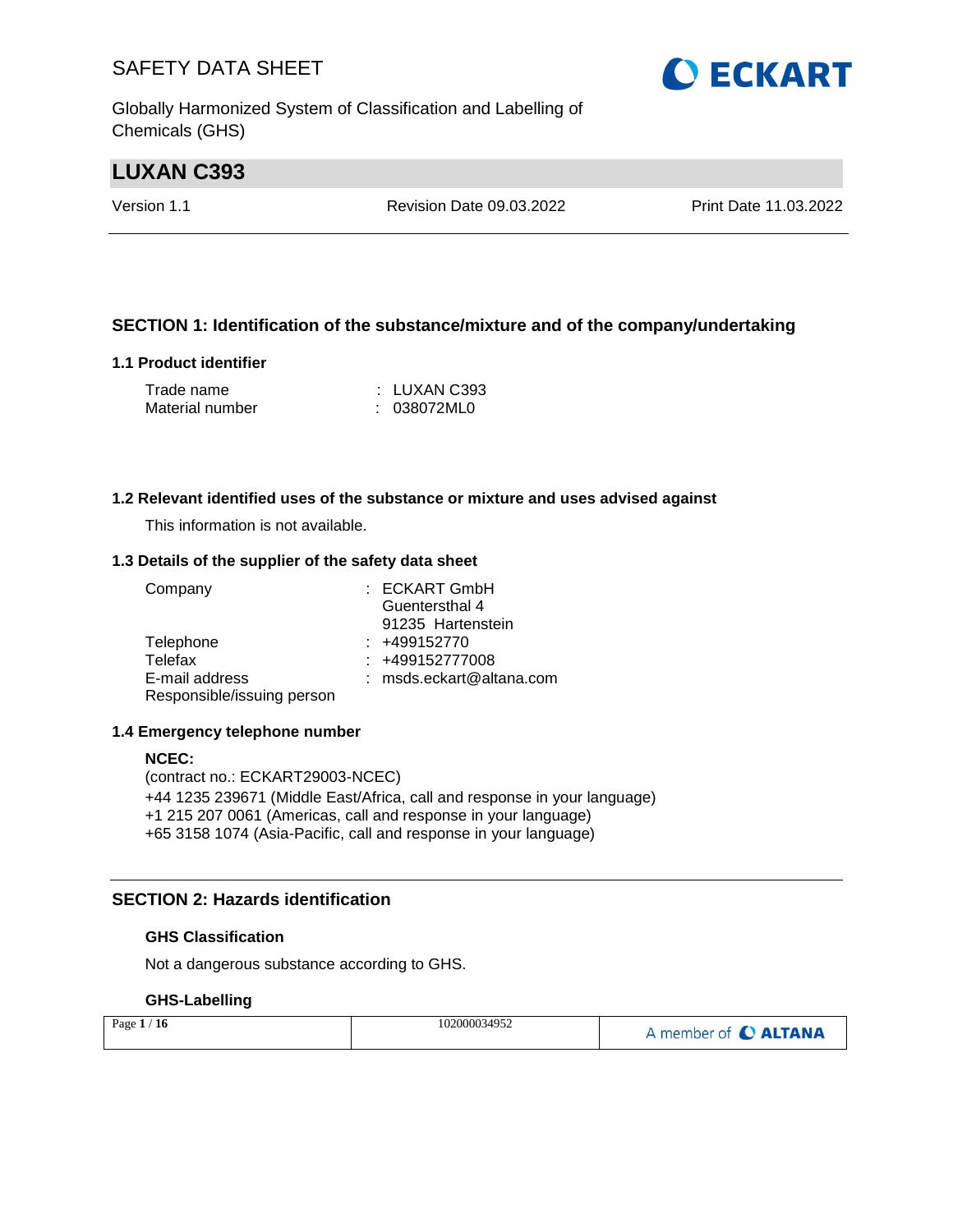Globally Harmonized System of Classification and Labelling of Chemicals (GHS)



## **LUXAN C393**

Version 1.1 Revision Date 09.03.2022 Print Date 11.03.2022

Not a hazardous substance or mixture according to the Globally Harmonised System (GHS).

**Hazardous components which must be listed on the label**

#### **SECTION 3: Composition/information on ingredients**

Substance No. **:** :

#### **Hazardous components**

| Chemical name    | CAS-No.<br>EINECS-No.   | <b>Classification and</b><br>l labelling | Concentration[%] |
|------------------|-------------------------|------------------------------------------|------------------|
| titanium dioxide | 13463-67-7<br>236-675-5 | Acute Tox.:5:H333                        | $1 - 10$         |

For the full text of the H-Statements mentioned in this Section, see Section 16.

#### **SECTION 4: First aid measures**

#### **4.1 Description of first aid measures**

| General advice          | : Do not leave the victim unattended.                                                                                                 |  |
|-------------------------|---------------------------------------------------------------------------------------------------------------------------------------|--|
| If inhaled              | If unconscious, place in recovery position and seek medical<br>advice.<br>If symptoms persist, call a physician.                      |  |
| In case of skin contact | : Wash off with soap and water.                                                                                                       |  |
| In case of eye contact  | : Remove contact lenses.<br>If eye irritation persists, consult a specialist.                                                         |  |
| If swallowed            | : Keep respiratory tract clear.<br>Do not give milk or alcoholic beverages.<br>Never give anything by mouth to an unconscious person. |  |
| Page $2/16$             | 102000034952<br>A member of <b>C ALTANA</b>                                                                                           |  |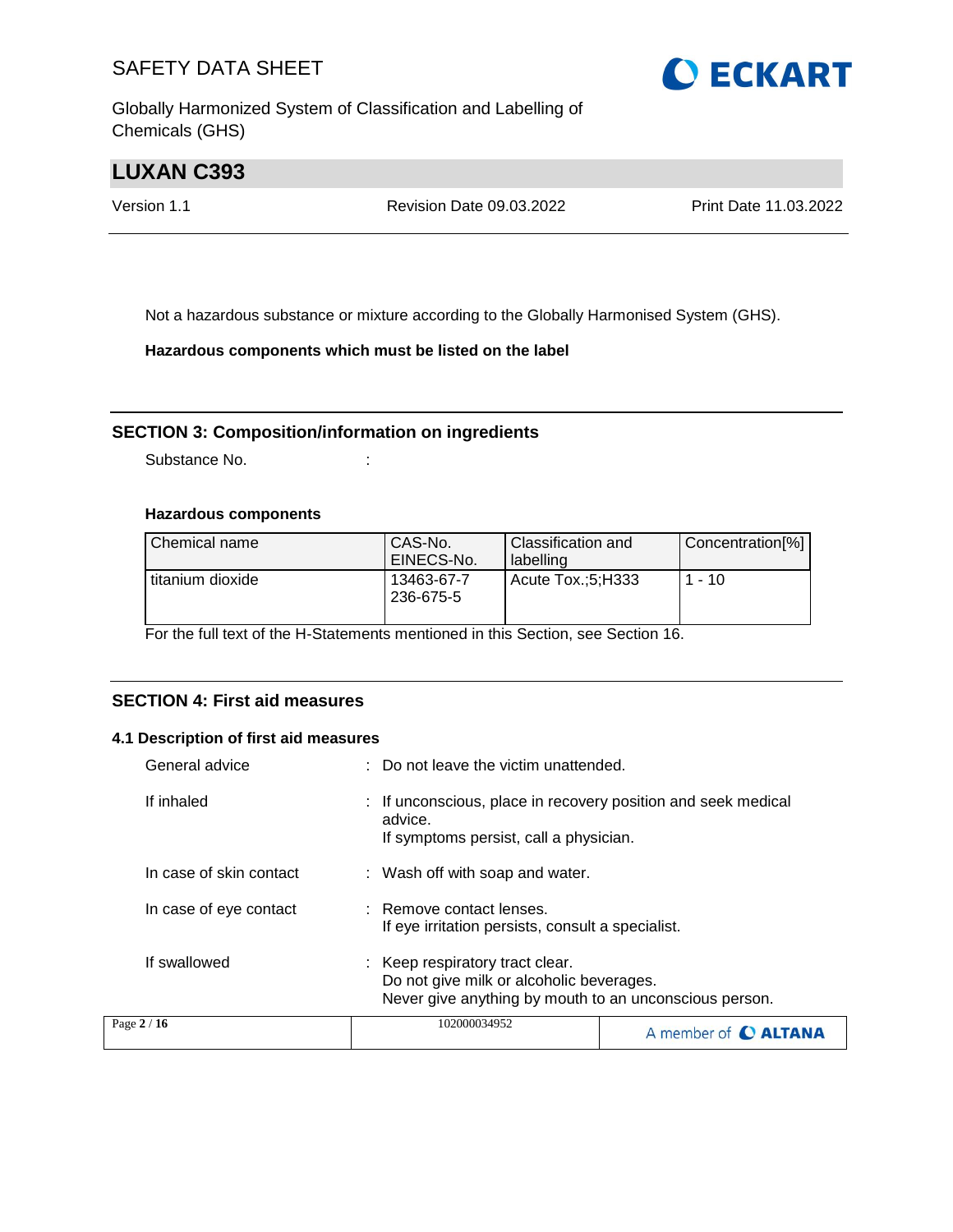Globally Harmonized System of Classification and Labelling of Chemicals (GHS)

## **LUXAN C393**

Version 1.1 Revision Date 09.03.2022 Print Date 11.03.2022

If symptoms persist, call a physician.

#### **4.2 Most important symptoms and effects, both acute and delayed**

This information is not available.

#### **4.3 Indication of any immediate medical attention and special treatment needed**

This information is not available.

#### **SECTION 5: Firefighting measures**

#### **5.1 Extinguishing media**

Suitable extinguishing media : Foam, Carbon dioxide (CO2), ABC powder

#### **5.2 Special hazards arising from the substance or mixture**

This information is not available.

#### **5.3 Advice for firefighters**

| Special protective equipment<br>for firefighters | : Wear self-contained breathing apparatus for firefighting if<br>necessary.                                                                            |
|--------------------------------------------------|--------------------------------------------------------------------------------------------------------------------------------------------------------|
| Further information                              | : Standard procedure for chemical fires. Use extinguishing<br>measures that are appropriate to local circumstances and the<br>surrounding environment. |

#### **SECTION 6: Accidental release measures**

#### **6.1 Personal precautions, protective equipment and emergency procedures**

Personal precautions : Avoid dust formation.

#### **6.2 Environmental precautions**

| Environmental precautions | No special environmental precautions required. |                      |  |
|---------------------------|------------------------------------------------|----------------------|--|
| Page $3/16$               | 102000034952                                   | A member of C ALTANA |  |

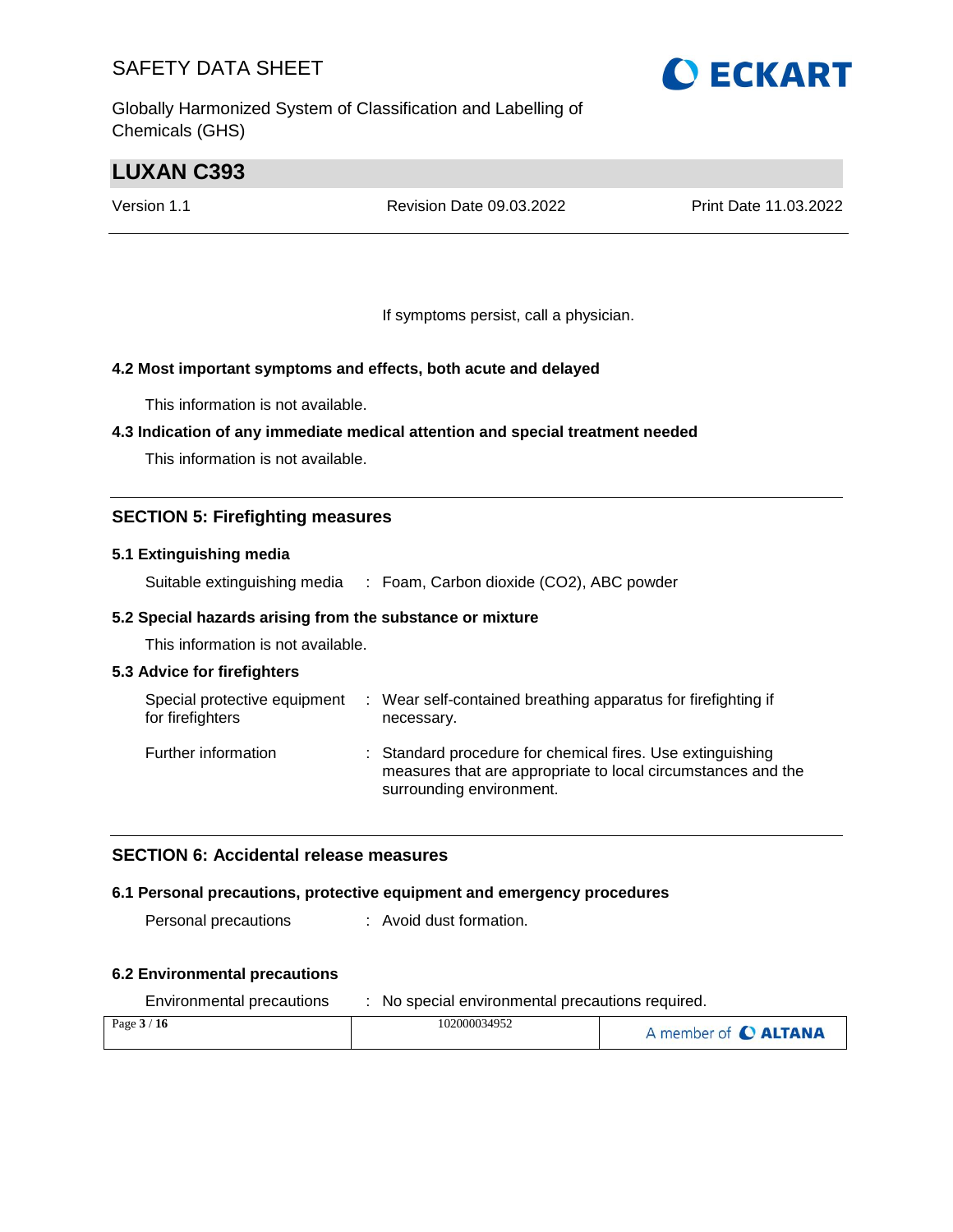Globally Harmonized System of Classification and Labelling of Chemicals (GHS)

## **LUXAN C393**

| Version 1.1 | <b>Revision Date 09.03.2022</b> | Print Date 11.03.2022 |
|-------------|---------------------------------|-----------------------|
|             |                                 |                       |

#### **6.3 Methods and materials for containment and cleaning up**

| Methods for cleaning up | : Pick up and arrange disposal without creating dust. |
|-------------------------|-------------------------------------------------------|
|                         | Sweep up and shovel.                                  |
|                         | Keep in suitable, closed containers for disposal.     |

#### **6.4 Reference to other sections**

This information is not available.

#### **SECTION 7: Handling and storage**

#### **7.1 Precautions for safe handling**

| Advice on safe handling                            | : For personal protection see section 8. Smoking, eating and<br>drinking should be prohibited in the application area. |
|----------------------------------------------------|------------------------------------------------------------------------------------------------------------------------|
| Advice on protection against<br>fire and explosion | : Provide appropriate exhaust ventilation at places where dust<br>is formed.                                           |
| Hygiene measures                                   | : General industrial hygiene practice.                                                                                 |

#### **7.2 Conditions for safe storage, including any incompatibilities**

| Requirements for storage<br>areas and containers | : Electrical installations / working materials must comply with<br>the technological safety standards. |
|--------------------------------------------------|--------------------------------------------------------------------------------------------------------|
| Advice on common storage                         | : No materials to be especially mentioned.                                                             |
| Other data                                       | : Keep in a dry place. No decomposition if stored and applied<br>as directed.                          |

#### **7.3 Specific end use(s)**

This information is not available.

| Page $4/16$ | 102000034952 | A member of C ALTANA |
|-------------|--------------|----------------------|
|             |              |                      |

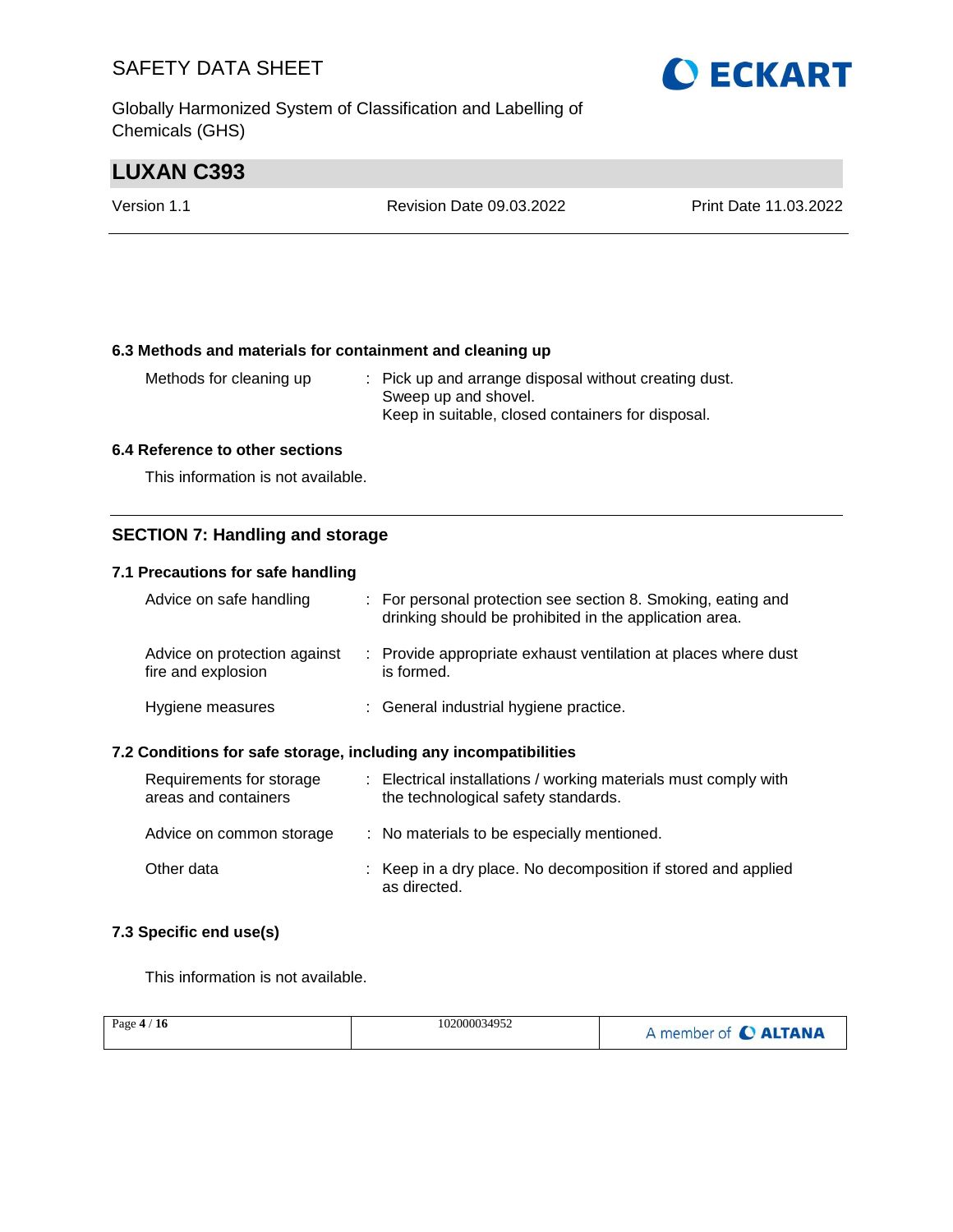Globally Harmonized System of Classification and Labelling of Chemicals (GHS)

## **LUXAN C393**

Version 1.1 Revision Date 09.03.2022 Print Date 11.03.2022

#### **SECTION 8: Exposure controls/personal protection**

#### **8.1 Control parameters**

#### **Germany:**

| Components                                 | CAS-No.        | Value type<br>(Form of<br>exposure) | Control<br>parameters                                                                                                                                                                                                                                                                                                                                                          | Update     | <b>Basis</b>         |
|--------------------------------------------|----------------|-------------------------------------|--------------------------------------------------------------------------------------------------------------------------------------------------------------------------------------------------------------------------------------------------------------------------------------------------------------------------------------------------------------------------------|------------|----------------------|
| iron<br>hydroxide<br>oxide yellow          | 51274-00-<br>1 | <b>AGW</b> (Inhalable<br>fraction)  | 10 mg/m3                                                                                                                                                                                                                                                                                                                                                                       | 2014-04-02 | DE TRGS 900          |
| Peak-limit: excursion<br>factor (category) |                | 2; (II)                             |                                                                                                                                                                                                                                                                                                                                                                                |            |                      |
| iron<br>hydroxide<br>oxide yellow          | 51274-00-      | <b>AGW</b> (Alveolate<br>fraction)  | 1,25 mg/m3                                                                                                                                                                                                                                                                                                                                                                     | 2014-04-02 | DE TRGS 900          |
| Peak-limit: excursion<br>factor (category) |                | 2; (II)                             |                                                                                                                                                                                                                                                                                                                                                                                |            |                      |
| iron<br>hydroxide<br>oxide yellow          | 51274-00-<br>1 | AGW (Alveolate<br>fraction)         | $2,6$ mg/m $3$                                                                                                                                                                                                                                                                                                                                                                 | 2009-02-16 | DE TRGS 900          |
| Peak-limit: excursion<br>factor (category) |                | 2; (II)                             |                                                                                                                                                                                                                                                                                                                                                                                |            |                      |
| Further information                        |                | Commission for dangerous substances |                                                                                                                                                                                                                                                                                                                                                                                |            |                      |
| silicon<br>dioxide                         | 7631-86-9      | AGW (Inhalable<br>fraction)         | $4$ mg/m $3$                                                                                                                                                                                                                                                                                                                                                                   | 2013-09-19 | DE TRGS 900          |
| Further information                        |                |                                     | Senate commission for the review of compounds at the work<br>place dangerous for the health (MAK-commission).Colloidal<br>amorphous silica, including pyrogenic silica and in wet processes<br>manufactured silica (precipitated silica, silicagel). When there is<br>compliance with the OEL and biological tolerance values, there is<br>no risk of harming the unborn child |            |                      |
| titanium<br>dioxide                        | 13463-67-<br>7 | AGW (Inhalable<br>fraction)         | 10 mg/m3                                                                                                                                                                                                                                                                                                                                                                       | 2014-04-02 | DE TRGS 900          |
| Peak-limit: excursion                      |                | 2; (II)                             |                                                                                                                                                                                                                                                                                                                                                                                |            |                      |
| Page $5/16$                                |                |                                     | 102000034952                                                                                                                                                                                                                                                                                                                                                                   |            | A member of C ALTANA |

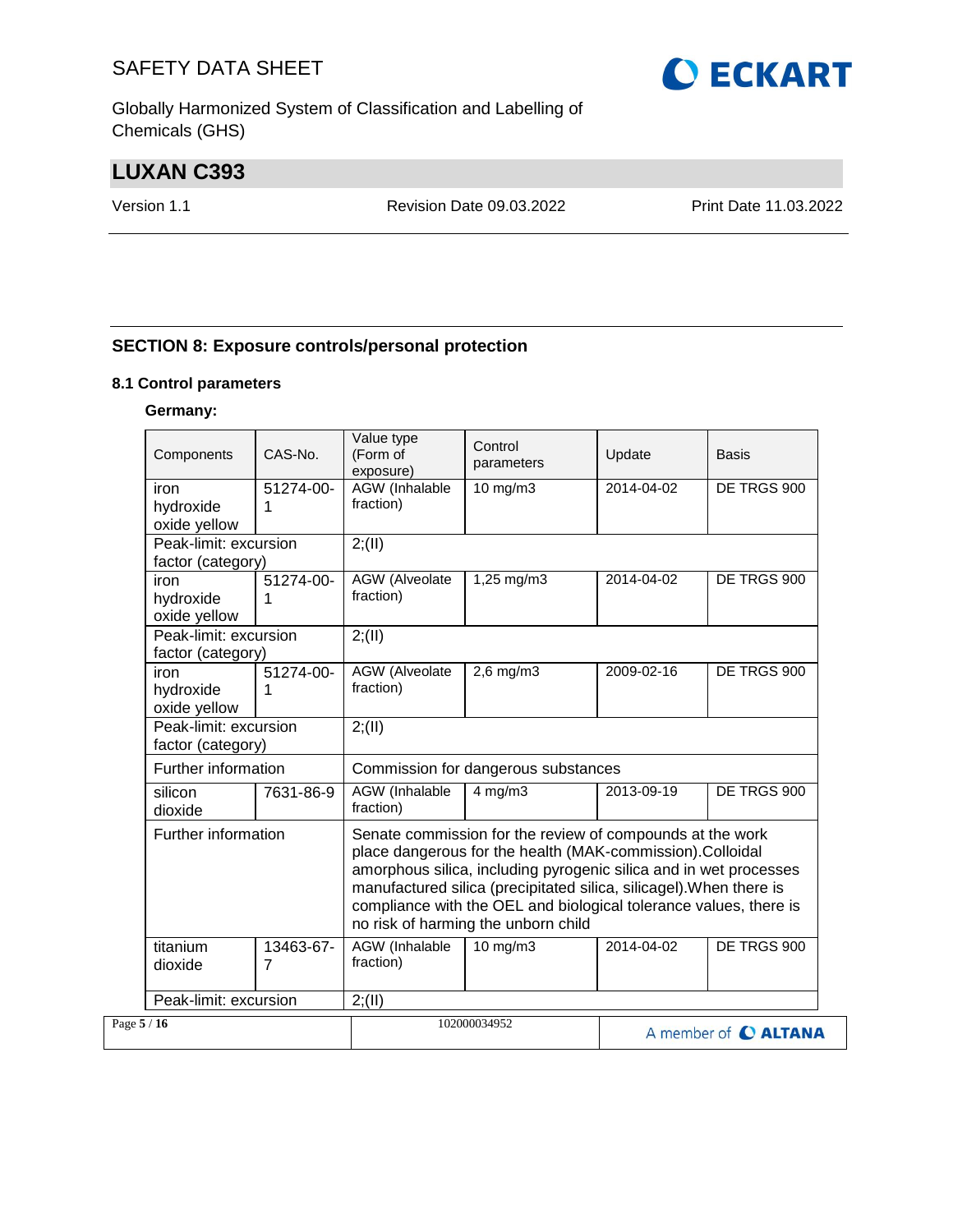

Globally Harmonized System of Classification and Labelling of Chemicals (GHS)

## **LUXAN C393**

Version 1.1 Revision Date 09.03.2022 Print Date 11.03.2022

| factor (category)                            |                   |                                     |                                                                                                                                                                                                                                                                                                                                                                                                                                |            |             |  |
|----------------------------------------------|-------------------|-------------------------------------|--------------------------------------------------------------------------------------------------------------------------------------------------------------------------------------------------------------------------------------------------------------------------------------------------------------------------------------------------------------------------------------------------------------------------------|------------|-------------|--|
| titanium                                     | 13463-67-         | AGW (Alveolate                      | 1,25 mg/m3                                                                                                                                                                                                                                                                                                                                                                                                                     | 2014-04-02 | DE TRGS 900 |  |
| dioxide                                      | 7                 | fraction)                           |                                                                                                                                                                                                                                                                                                                                                                                                                                |            |             |  |
| Peak-limit: excursion                        |                   | 2; (II)                             |                                                                                                                                                                                                                                                                                                                                                                                                                                |            |             |  |
| factor (category)                            |                   |                                     |                                                                                                                                                                                                                                                                                                                                                                                                                                |            |             |  |
| titanium                                     | 13463-67-         | AGW (Inhalable<br>$10 \text{ mg/m}$ |                                                                                                                                                                                                                                                                                                                                                                                                                                | 2014-04-02 | DE TRGS 900 |  |
| dioxide                                      | 7                 | fraction)                           |                                                                                                                                                                                                                                                                                                                                                                                                                                |            |             |  |
| Peak-limit: excursion<br>factor (category)   |                   | 2; (II)                             |                                                                                                                                                                                                                                                                                                                                                                                                                                |            |             |  |
| Further information<br>titanium<br>13463-67- |                   | AGW (Alveolate                      | General dust value. For this substance no specific occupational<br>exposure limit value is established, since the AGS does not yet<br>have information regarding unspecific action on the respiratory<br>organs in excess of the normal values. Commission for dangerous<br>substancesSenate commission for the review of compounds at<br>the work place dangerous for the health (MAK-commission).<br>$1,25 \, \text{mg/m}$ 3 | 2014-04-02 | DE TRGS 900 |  |
| dioxide                                      | 7                 | fraction)                           |                                                                                                                                                                                                                                                                                                                                                                                                                                |            |             |  |
| Peak-limit: excursion                        |                   | 2; (II)                             |                                                                                                                                                                                                                                                                                                                                                                                                                                |            |             |  |
|                                              | factor (category) |                                     |                                                                                                                                                                                                                                                                                                                                                                                                                                |            |             |  |
| Further information                          |                   |                                     | General dust value. For this substance no specific occupational<br>exposure limit value is established, since the AGS does not yet<br>have information regarding unspecific action on the respiratory<br>organs in excess of the normal values. Commission for dangerous<br>substancesSenate commission for the review of compounds at<br>the work place dangerous for the health (MAK-commission).                            |            |             |  |

#### **United States of America (USA):**

| Page 6 / 16 |                                   |           |                                     | 102000034952                           |            | A member of C ALTANA |  |
|-------------|-----------------------------------|-----------|-------------------------------------|----------------------------------------|------------|----------------------|--|
|             | iron<br>hydroxide                 | 51274-00- | TWA (total dust)                    | $15 \text{ mg/m}$                      | 2012-07-01 |                      |  |
|             | iron<br>hydroxide<br>oxide yellow | 51274-00- | TWA (total dust)                    | 50 Million particles<br>per cubic foot | 2012-07-01 |                      |  |
|             | Components                        | CAS-No.   | Value type<br>(Form of<br>exposure) | Control<br>parameters                  | Update     | <b>Basis</b>         |  |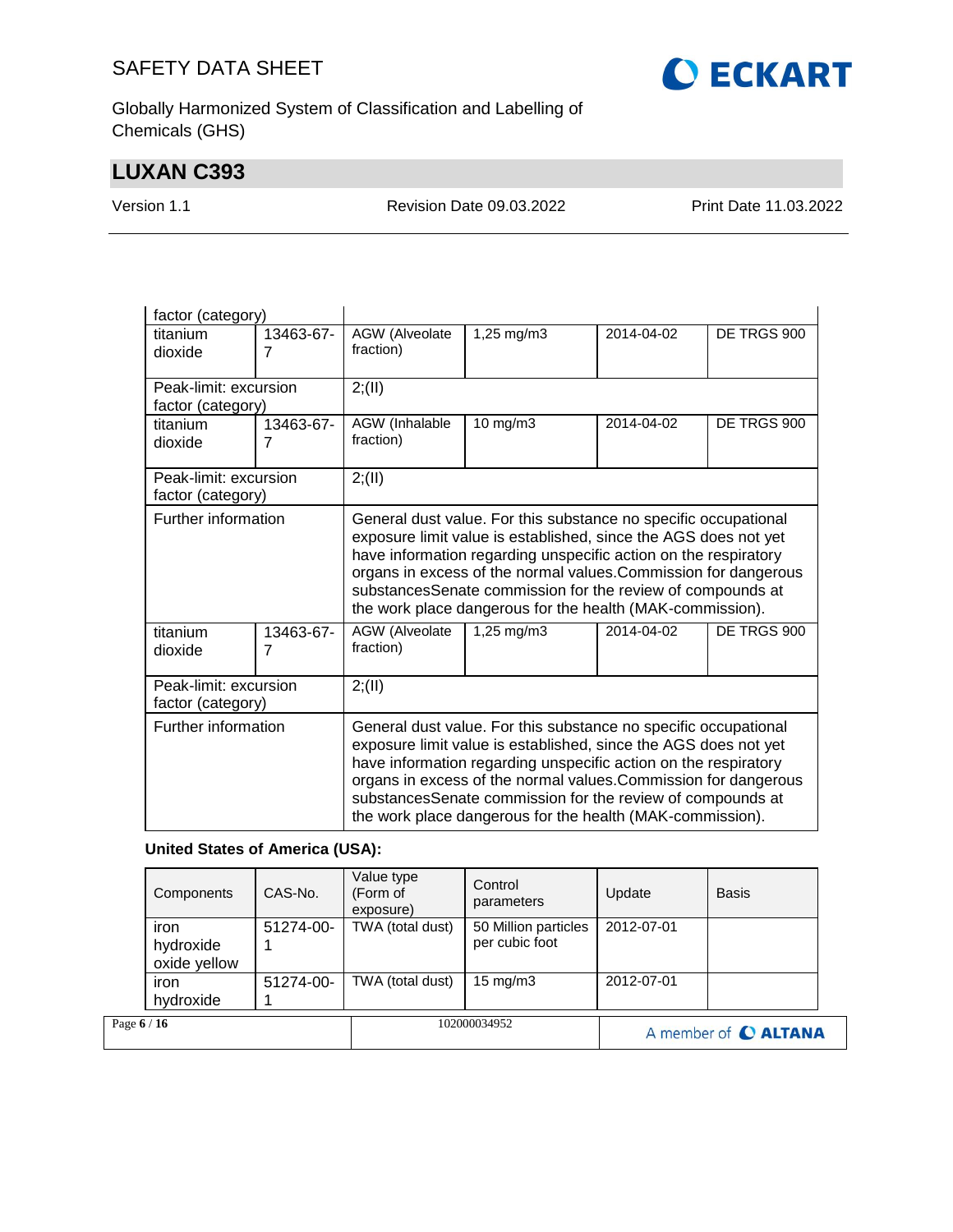

Globally Harmonized System of Classification and Labelling of Chemicals (GHS)

## **LUXAN C393**

Version 1.1 Revision Date 09.03.2022 Print Date 11.03.2022

| oxide yellow                                        |                                     |                                        |                      |
|-----------------------------------------------------|-------------------------------------|----------------------------------------|----------------------|
| 51274-00-<br>iron<br>hydroxide<br>1<br>oxide yellow | TWA (respirable<br>fraction)        | $5$ mg/m $3$                           | 2012-07-01           |
| iron<br>51274-00-<br>hydroxide<br>1<br>oxide yellow | TWA (respirable<br>fraction)        | 15 Million particles<br>per cubic foot | 2012-07-01           |
| 51274-00-<br>iron<br>hydroxide<br>1<br>oxide yellow | PEL (Total dust)                    | 10 mg/m3                               | 2014-11-26           |
| iron<br>51274-00-<br>hydroxide<br>1<br>oxide yellow | PEL (respirable<br>dust fraction)   | $5$ mg/m $3$                           | 2014-11-26           |
| silicon<br>7631-86-9<br>dioxide                     | <b>TWA (Dust)</b>                   | 20 Million particles<br>per cubic foot | 2012-07-01           |
| silicon<br>7631-86-9<br>dioxide                     | <b>TWA (Dust)</b>                   | 80 mg/m3 /<br>%SiO2                    | 2012-07-01           |
| silicon<br>7631-86-9<br>dioxide                     | <b>TWA</b>                          | $6$ mg/m $3$                           | 2013-10-08           |
| silicon<br>7631-86-9<br>dioxide                     | PEL                                 | $6$ mg/m $3$                           | 2014-11-26           |
| titanium<br>13463-67-<br>dioxide<br>$\overline{7}$  | TWA (total dust)                    | 50 Million particles<br>per cubic foot | 2012-07-01           |
| titanium<br>13463-67-<br>dioxide<br>7               | TWA (total dust)                    | 15 mg/m3                               | 2012-07-01           |
| titanium<br>13463-67-<br>dioxide<br>7               | TWA (respirable<br>fraction)        | $5$ mg/m $3$                           | 2012-07-01           |
| 13463-67-<br>titanium<br>dioxide<br>$\overline{7}$  | <b>TWA</b> (respirable<br>fraction) | 15 Million particles<br>per cubic foot | 2012-07-01           |
| titanium<br>13463-67-<br>dioxide<br>7               | PEL (Total dust)                    | 10 mg/m3                               | 2014-11-26           |
| titanium<br>13463-67-<br>$\overline{7}$<br>dioxide  | PEL (respirable<br>dust fraction)   | $5$ mg/m $3$                           | 2014-11-26           |
| Page $7/16$                                         |                                     | 102000034952                           | A member of C ALTANA |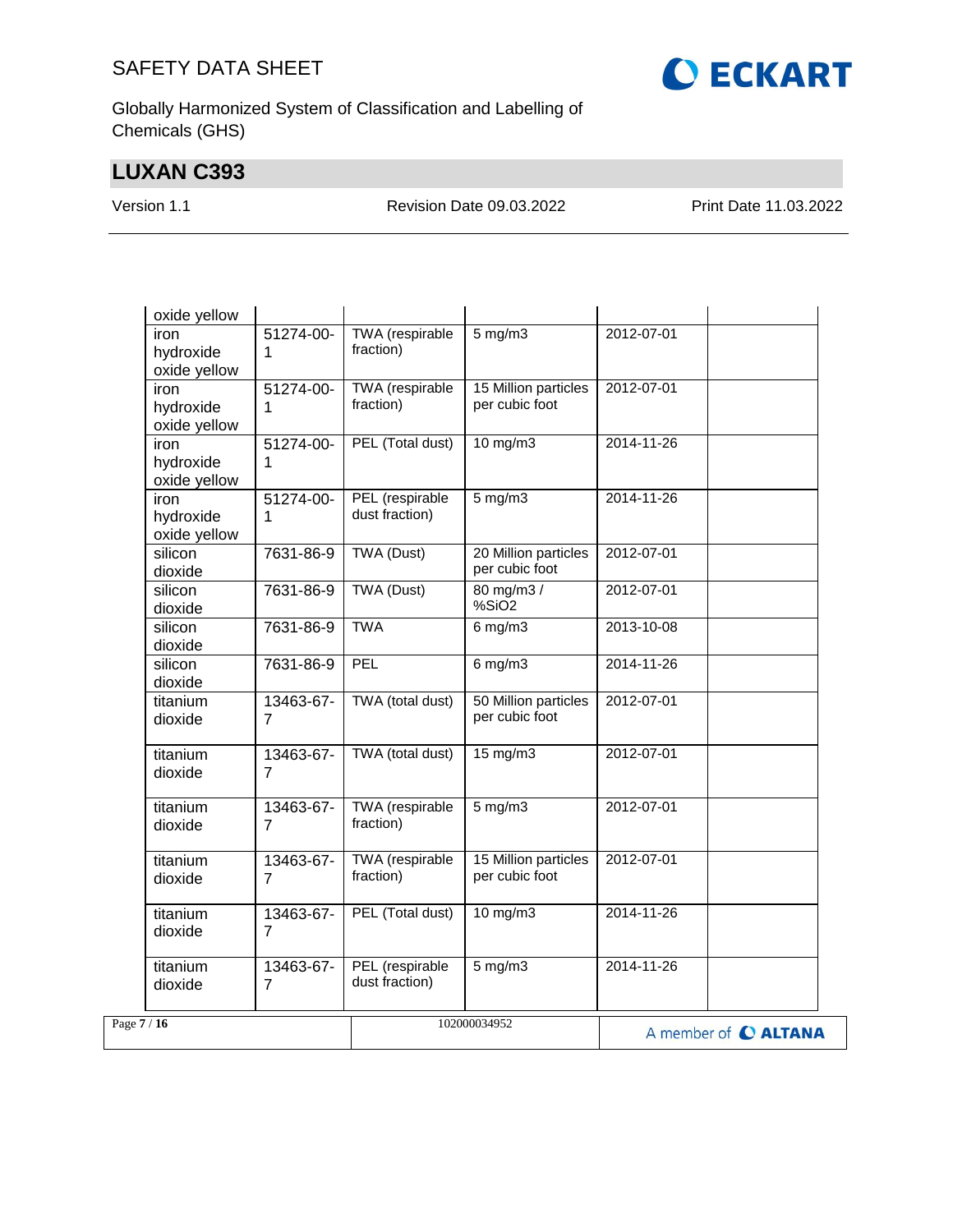

Globally Harmonized System of Classification and Labelling of Chemicals (GHS)

## **LUXAN C393**

Version 1.1 Revision Date 09.03.2022 Print Date 11.03.2022

| titanium<br>dioxide | 13463-67-      | TWA (total dust)                  | $15 \text{ mg/m}$  | 2011-07-01 |  |
|---------------------|----------------|-----------------------------------|--------------------|------------|--|
| titanium<br>dioxide | 13463-67-      | <b>TWA (Total</b><br>dust)        | $10 \text{ mg/m}$  | 1989-01-19 |  |
| titanium<br>dioxide | 13463-67-<br>7 | PEL (Total dust)                  | $10 \text{ mg/m}$  | 2014-11-26 |  |
| titanium<br>dioxide | 13463-67-      | PEL (respirable<br>dust fraction) | $5 \text{ mg/m}$ 3 | 2014-11-26 |  |
| titanium<br>dioxide | 13463-67-      | <b>TWA</b>                        | $10 \text{ mg/m}$  | 2014-03-01 |  |

#### **8.2 Exposure controls**

| Personal protective equipment |   |                                                       |  |  |
|-------------------------------|---|-------------------------------------------------------|--|--|
| Eye protection                | ÷ | Safety glasses                                        |  |  |
|                               |   |                                                       |  |  |
| Skin and body protection      |   | Protective suit                                       |  |  |
|                               |   |                                                       |  |  |
| Respiratory protection        | ÷ | No personal respiratory protective equipment normally |  |  |
|                               |   | required.                                             |  |  |
|                               |   |                                                       |  |  |
|                               |   |                                                       |  |  |

## **Environmental exposure controls**

: No special environmental precautions required.

#### **SECTION 9: Physical and chemical properties**

#### **9.1 Information on basic physical and chemical properties**

|  | Page 8 / 16 | 102000034952 | A member of C ALTANA |
|--|-------------|--------------|----------------------|
|--|-------------|--------------|----------------------|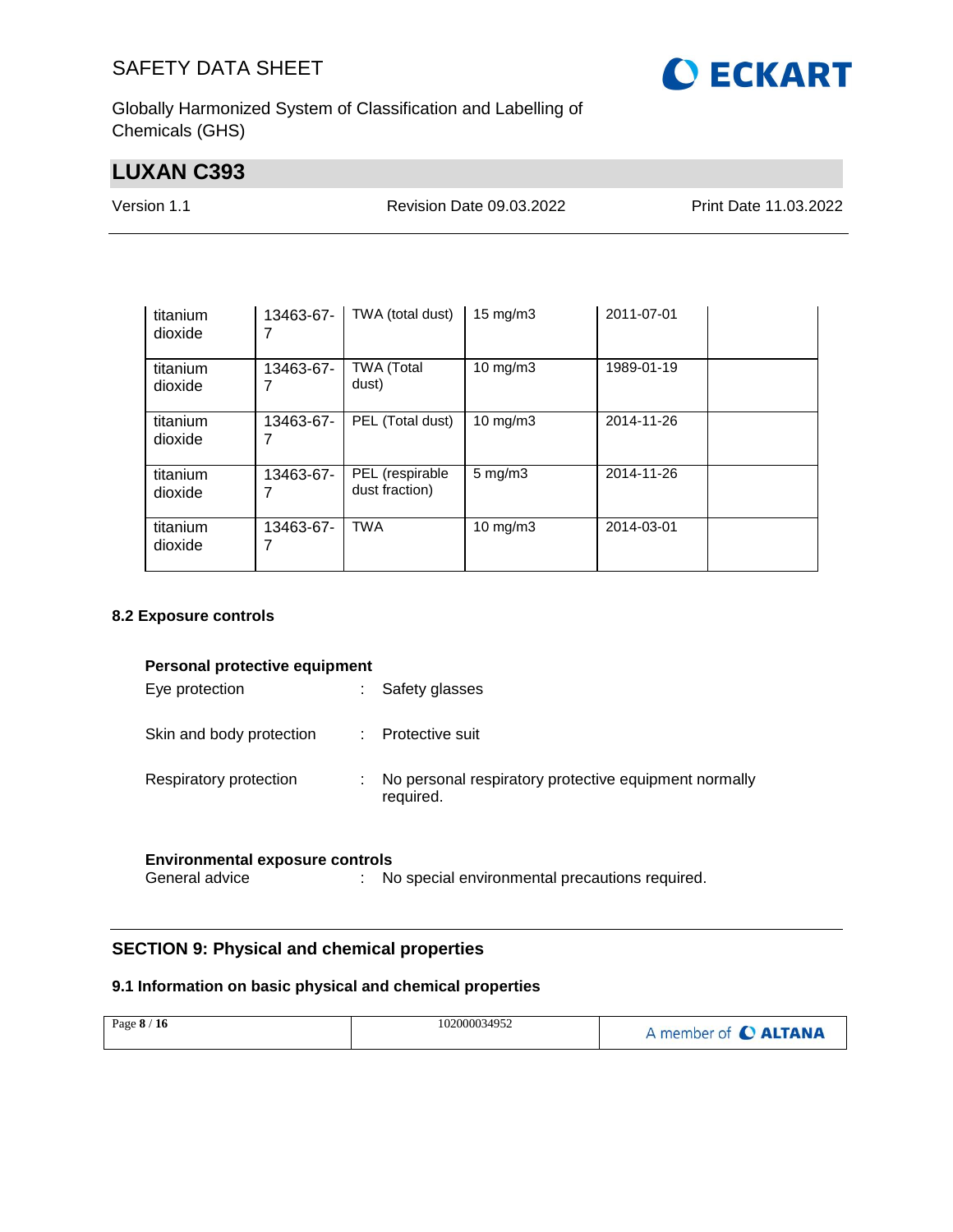Globally Harmonized System of Classification and Labelling of Chemicals (GHS)

## **LUXAN C393**

| Version 1.1 | Revision Date 09.03.2022 | Print Date 11.03.2022 |
|-------------|--------------------------|-----------------------|
|             |                          |                       |

**O ECKART** 

| Appearance                             |   | : powder                                    |
|----------------------------------------|---|---------------------------------------------|
| Colour                                 |   | gold                                        |
| Odour                                  |   | characteristic                              |
| pH                                     |   | substance/mixture is non-soluble (in water) |
| Freezing point                         |   | No data available                           |
| Boiling point/boiling range            |   | No data available                           |
| Flash point                            |   | No data available                           |
| <b>Bulk density</b>                    | ÷ | $0,56 - 0,62$ g/cm3                         |
| Flammability (solid, gas)              |   | Will not burn                               |
| Auto-flammability                      |   | No data available                           |
| Upper explosion limit                  |   | No data available                           |
| Lower explosion limit                  |   | No data available                           |
| Vapour pressure                        |   | No data available                           |
| Density                                |   | : $2,5 - 3,01$ g/cm3                        |
| Solubility(ies)                        |   |                                             |
| Water solubility                       |   | partly miscible                             |
| Miscibility with water                 |   | immiscible                                  |
| Solubility in other solvents           |   | No data available                           |
| Partition coefficient: n-octanol/water |   | No data available                           |
| Ignition temperature                   |   | No data available                           |
| Thermal decomposition                  |   | No data available                           |
| Viscosity, dynamic                     |   | No data available                           |
| Viscosity, kinematic                   |   | No data available                           |
| Flow time                              |   | No data available                           |

| Page $9/16$ | 102000034952 | A member of C ALTANA |
|-------------|--------------|----------------------|
|             |              |                      |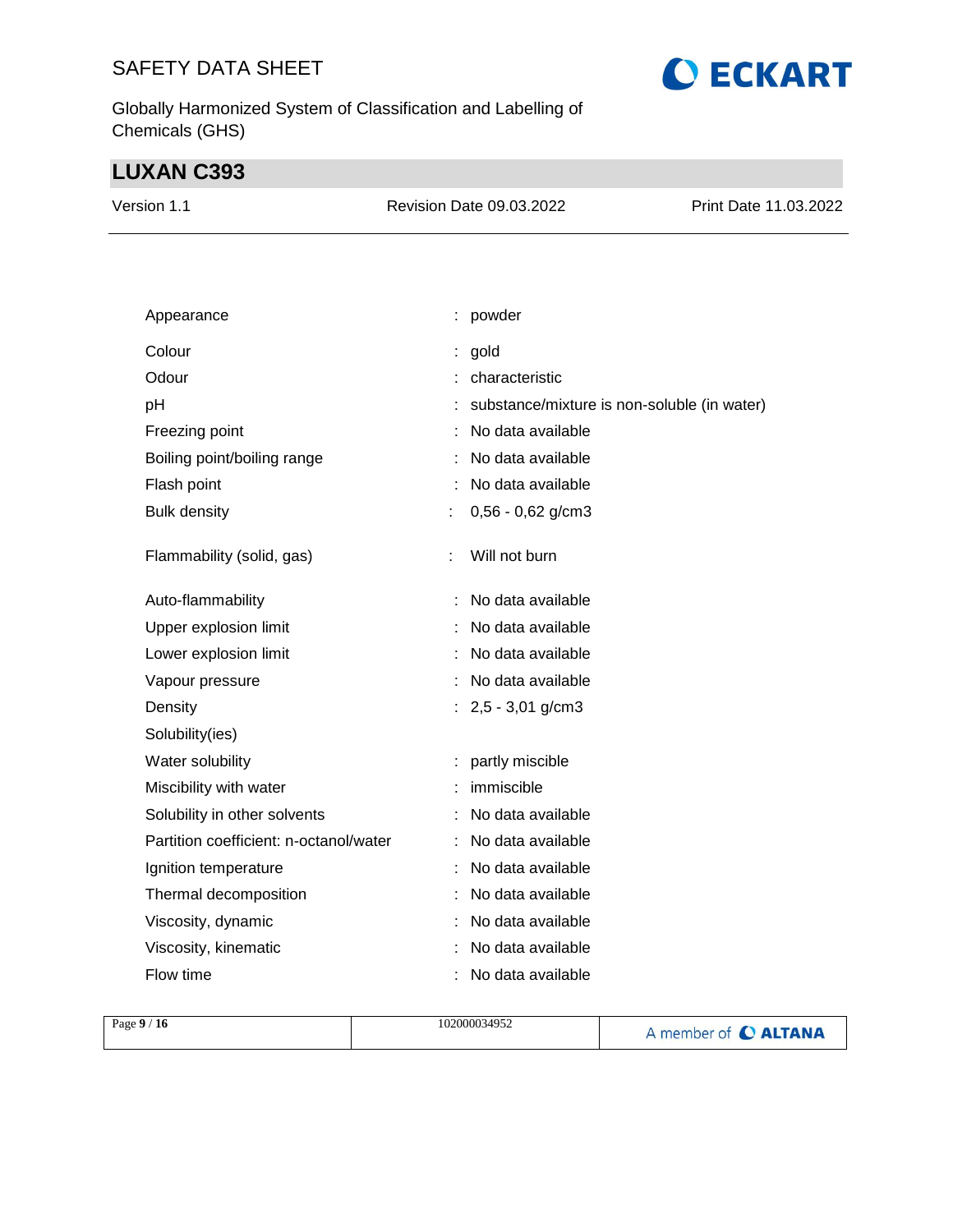Globally Harmonized System of Classification and Labelling of Chemicals (GHS)

# **O ECKART**

## **LUXAN C393**

Revision Date 09.03.2022 Print Date 11.03.2022

#### **9.2 Other information**

No data available

#### **SECTION 10: Stability and reactivity**

#### **10.1 Reactivity**

No decomposition if stored and applied as directed.

#### **10.2 Chemical stability**

No decomposition if stored and applied as directed.

#### **10.3 Possibility of hazardous reactions**

| Hazardous reactions | : Stable under recommended storage conditions., No hazards |
|---------------------|------------------------------------------------------------|
|                     | to be specially mentioned.                                 |

#### **10.4 Conditions to avoid**

| Conditions to avoid | No data available |
|---------------------|-------------------|
|---------------------|-------------------|

#### **10.5 Incompatible materials**

| No data available<br>Materials to avoid |
|-----------------------------------------|
|-----------------------------------------|

#### **10.6 Hazardous decomposition products**

| Hazardous decomposition<br>products | : No data available |
|-------------------------------------|---------------------|
| Other information                   | : No data available |

#### **SECTION 11: Toxicological information**

#### **11.1 Information on toxicological effects**

#### **Acute toxicity**

| Page $10/$<br>16 | 102000034952 | A member of C ALTANA |
|------------------|--------------|----------------------|
|------------------|--------------|----------------------|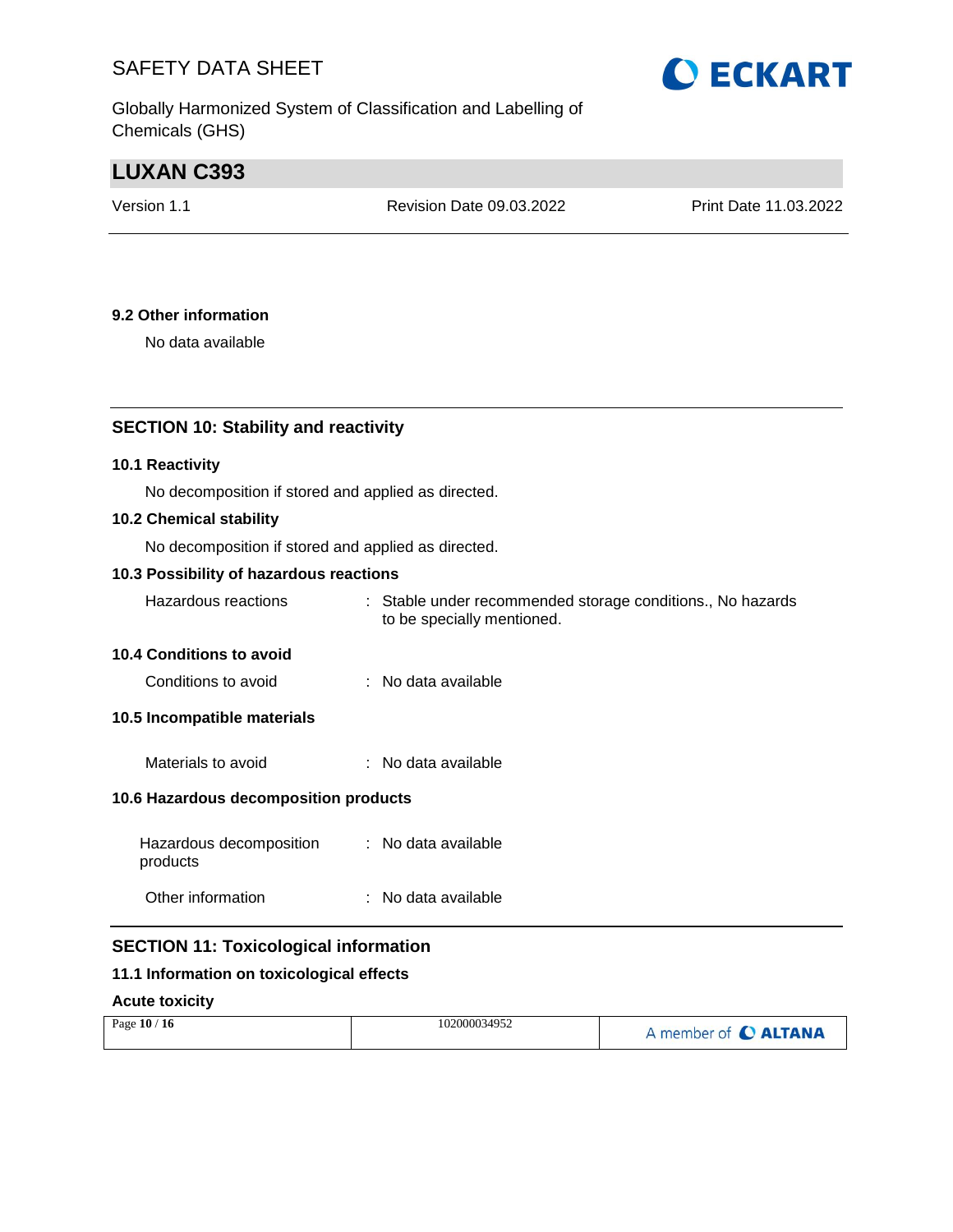Globally Harmonized System of Classification and Labelling of Chemicals (GHS)

# **O ECKART**

## **LUXAN C393**

| Version 1.1 | <b>Revision Date 09.03.2022</b> | Print Date 11.03.2022 |
|-------------|---------------------------------|-----------------------|
|             |                                 |                       |

| <b>Components:</b>                        |                                |
|-------------------------------------------|--------------------------------|
| titanium dioxide :<br>Acute oral toxicity | : LD50 Rat: $> 5000$ mg/kg     |
| Acute inhalation toxicity                 | : LC50 Rat: 6,8 mg/l           |
|                                           | Exposure time: 4 h             |
|                                           | Test atmosphere: dust/mist     |
| Acute dermal toxicity                     | : LD50 Rabbit: $>$ 5 000 mg/kg |
| <b>Skin corrosion/irritation</b>          |                                |
| No data available                         |                                |
| Serious eye damage/eye irritation         |                                |

No data available

#### **Respiratory or skin sensitisation**

No data available

#### **Carcinogenicity**

No data available

#### **Toxicity to reproduction/fertility**

No data available

#### **Reprod.Tox./Development/Teratogenicity**

| Page $11/16$ | 102000034952 | A member of C ALTANA |
|--------------|--------------|----------------------|
|              |              |                      |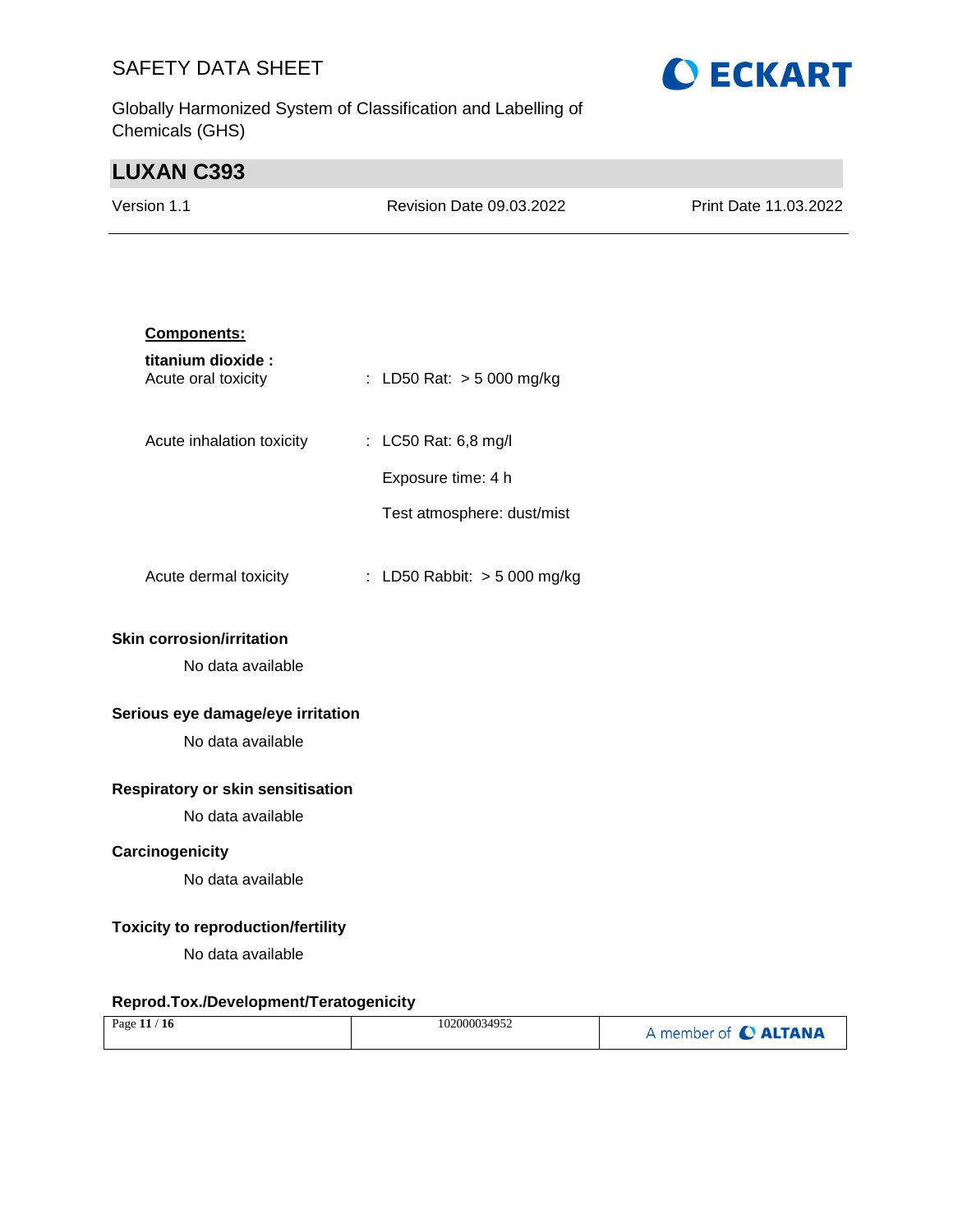Globally Harmonized System of Classification and Labelling of Chemicals (GHS)

## **LUXAN C393**

Version 1.1 Revision Date 09.03.2022 Print Date 11.03.2022

No data available

#### **STOT - single exposure**

No data available

#### **STOT - repeated exposure**

No data available

#### **Aspiration toxicity**

No data available

#### **Further information**

#### **Product**

No data available

#### **SECTION 12: Ecological information**

#### **12.1 Toxicity**

No data available

#### **12.2 Persistence and degradability**

No data available

#### **12.3 Bioaccumulative potential**

No data available

| Page 12 / 16 | 102000034952 | A member of C ALTANA |
|--------------|--------------|----------------------|
|--------------|--------------|----------------------|

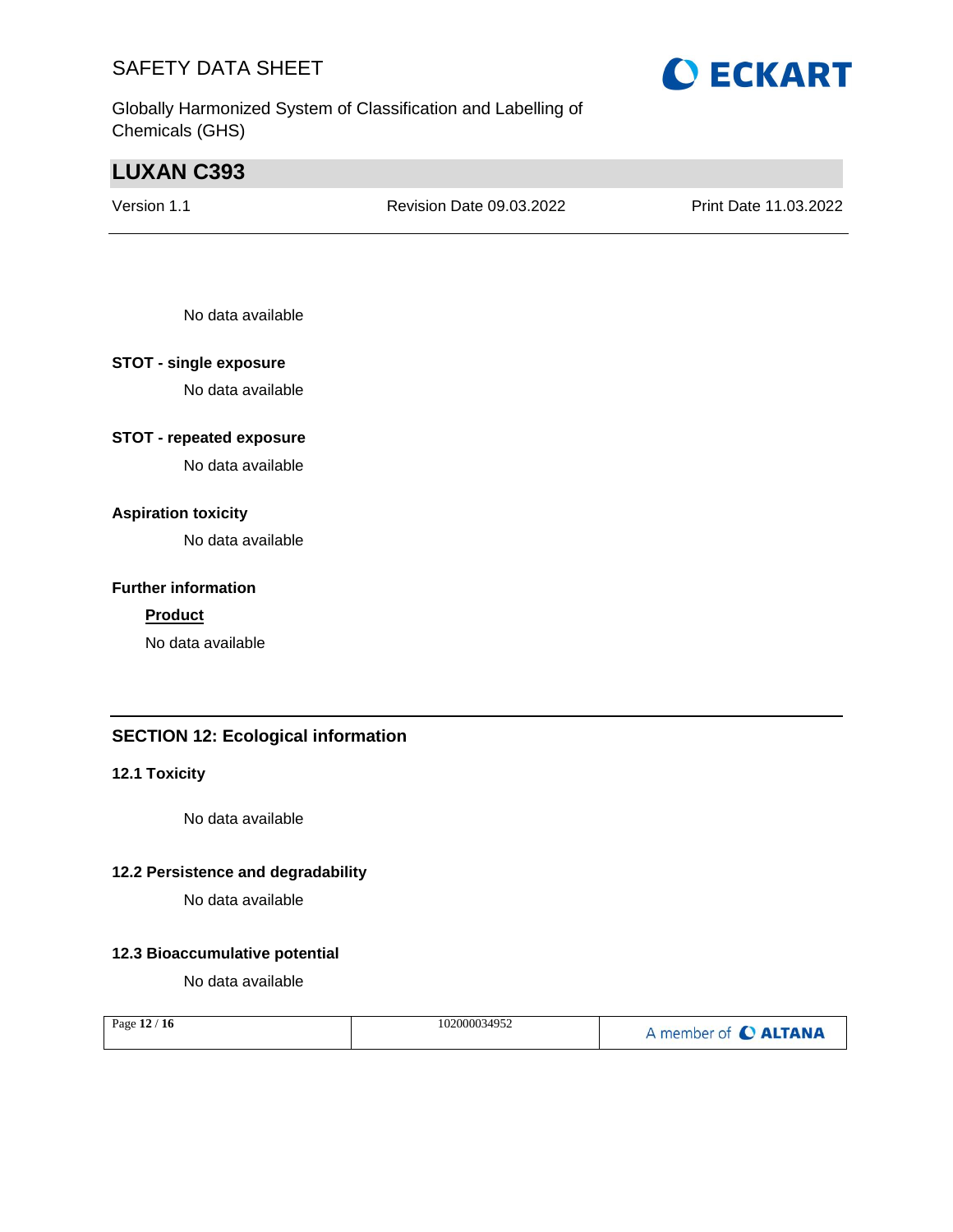Globally Harmonized System of Classification and Labelling of Chemicals (GHS)

## **LUXAN C393**

Version 1.1 Revision Date 09.03.2022 Print Date 11.03.2022

#### **12.4 Mobility in soil**

No data available

#### **12.5 Results of PBT and vPvB assessment**

No data available

#### **12.6 Other adverse effects**

#### **Product:**

Additional ecological information : No data available

#### **SECTION 13: Disposal considerations**

#### **13.1 Waste treatment methods**

Contaminated packaging : Empty containers should be taken to an approved waste handling site for recycling or disposal.

#### **SECTION 14: Transport information**

## **14.1 UN number ADR** Not dangerous goods **TDG** Not dangerous goods **CFR**

| Page $13/16$ | 102000034952 | A member of C ALTANA |
|--------------|--------------|----------------------|
|              |              |                      |

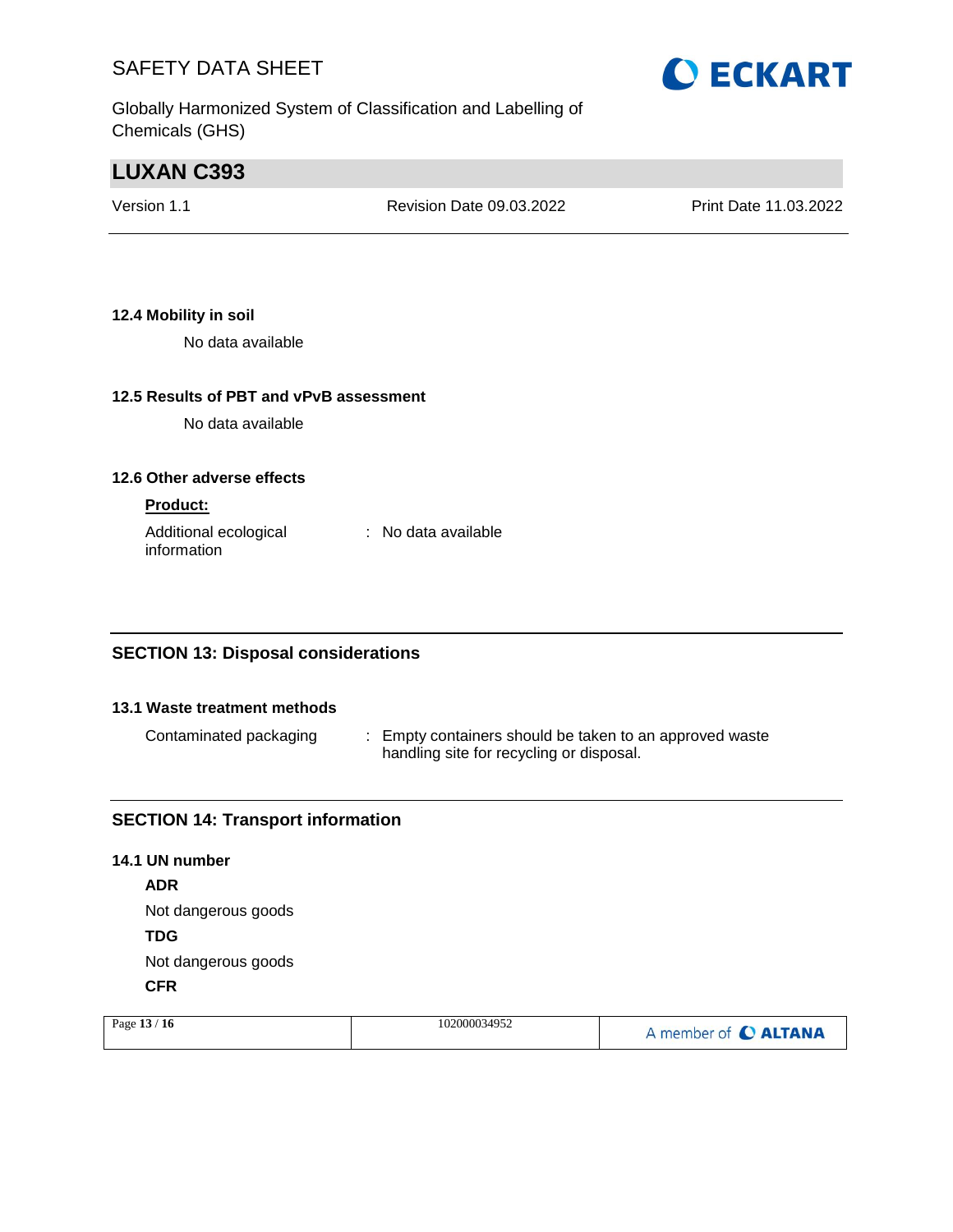

Globally Harmonized System of Classification and Labelling of Chemicals (GHS)

## **LUXAN C393**

| Version 1.1 |  |
|-------------|--|
|             |  |

Revision Date 09.03.2022 Print Date 11.03.2022

| Not dangerous goods         |
|-----------------------------|
| <b>IMDG</b>                 |
| Not dangerous goods         |
| <b>IATA</b>                 |
| Not dangerous goods         |
| 14.2 Proper shipping name   |
| <b>ADR</b>                  |
| Not dangerous goods         |
| TDG                         |
| Not dangerous goods         |
| <b>CFR</b>                  |
| Not dangerous goods         |
| <b>IMDG</b>                 |
| Not dangerous goods         |
| <b>IATA</b>                 |
| Not dangerous goods         |
| 14.3 Transport hazard class |
| <b>ADR</b>                  |
| Not dangerous goods         |
| <b>TDG</b>                  |
| Not dangerous goods         |
| <b>CFR</b>                  |
| Not dangerous goods         |
| <b>IMDG</b>                 |
| Not dangerous goods         |
| <b>IATA</b>                 |
| Not dangerous goods         |
| 1111                        |

| Page 14 / 16 | 102000034952 | A member of C ALTANA |
|--------------|--------------|----------------------|
|              |              |                      |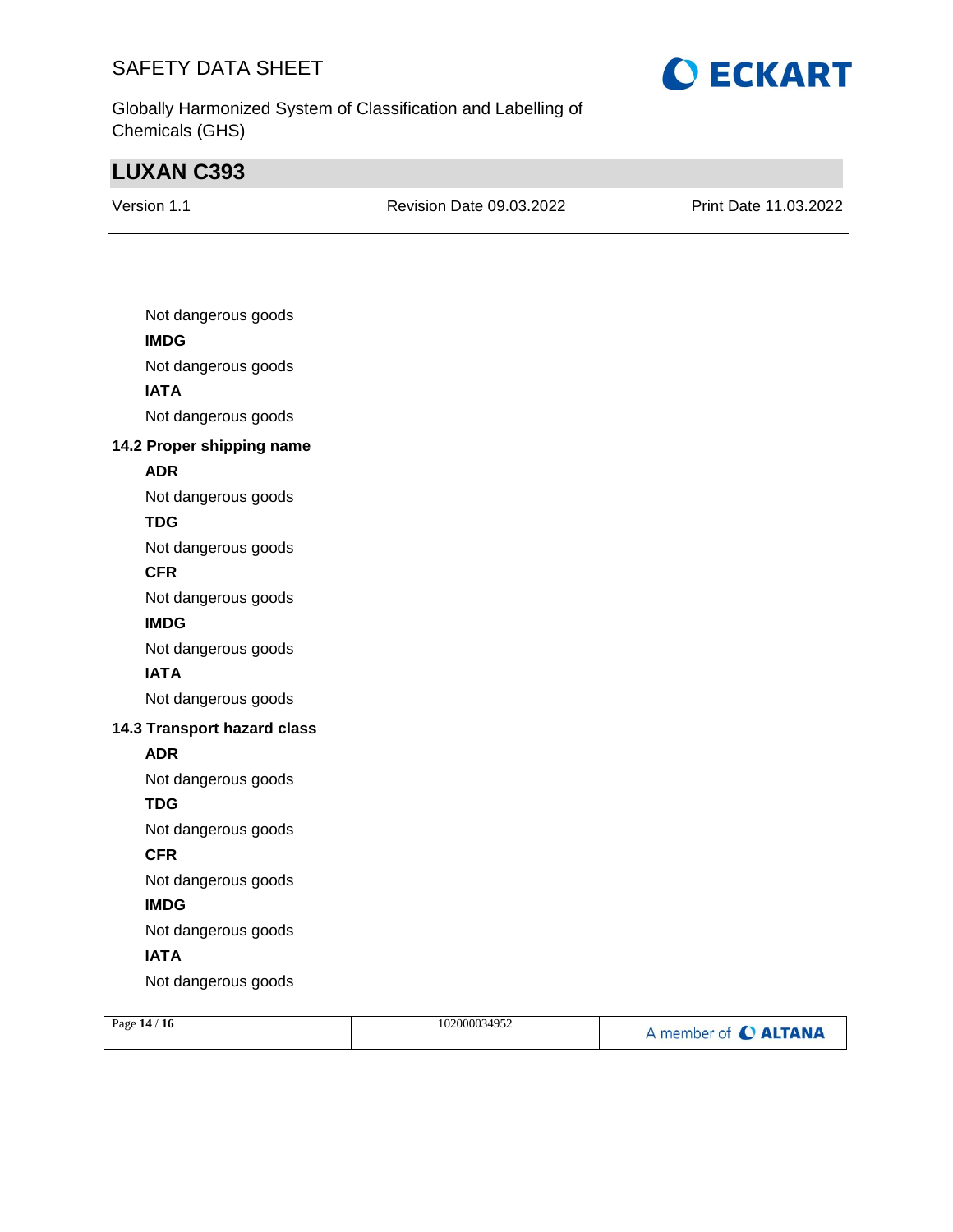

## **LUXAN C393**

Version 1.1 Revision Date 09.03.2022 Print Date 11.03.2022

#### **14.4 Packing group**

#### **ADR**

Not dangerous goods

#### **TDG**

Not dangerous goods

**CFR**

Not dangerous goods

#### **IMDG**

Not dangerous goods

#### **IATA**

Not dangerous goods

**14.5 Environmental hazards**

#### **14.6 Special precautions for user**

Not classified as dangerous in the meaning of transport regulations.

## **14.7 Transport in bulk according to Annex II of MARPOL 73/78 and the IBC Code**

No data available

#### **SECTION 15: Regulatory information**

#### **15.1 Safety, health and environmental regulations/legislation specific for the substance or mixture**

REACH - Candidate List of Substances of Very High Concern for Authorisation (Article 59). : Not applicable

| Page 15 / 16 | 102000034952 | A member of C ALTANA |
|--------------|--------------|----------------------|
|--------------|--------------|----------------------|